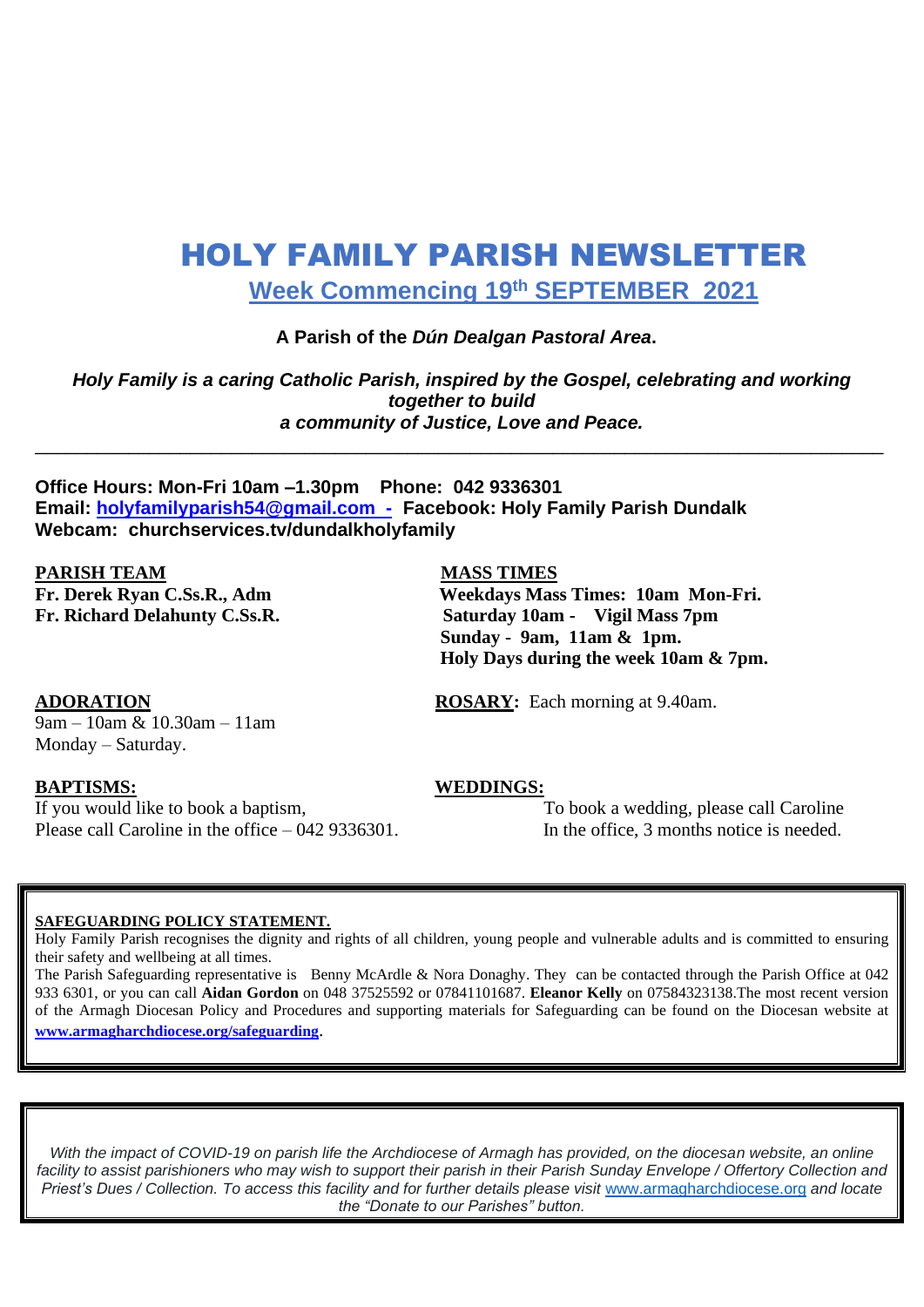**DEATHS –** We pray for all the recently deceased and their families at this time – **Sr. Ann Catherine McColl FMSA –** Munt Oliver, **Brendan O'Carroll -**Seatown, **Brian McEneaney –** Hardy Lane, **Rita McMahon (nee Birch)** formerly Point Road, **Ann Gorman(nee Murray) –** Cedarwood Park, **Peter McCartney –** Mournevale.

#### **MASS INTENTIONS FOR THE WEEK BEGINNING 19 th SEPEMBER 2021 VIGIL –**

**7PM** - Eileen Nugent (A), Kathleen Hughes (Birthday Remembrance), Jason Murray (A) **SUNDAY 19 th SEPTEMBER 2021. 9.00am**

**11.00am JOSEPHNE CURRAN M.M. 1pm** Eamon Kinch (A)

# **MONDAY 20 th SEPTEMBER 2021.**

**10.00am** Ellen & John McDonagh, Maryann & Philly Crawley, Helen & James McDonagh, Special Intention.

**TUESDAY 10.00am WEDNESDAY. 10.00am** Kathleen Byrne (Rec. Dec)

## **THURSDAY**

**10.00am FRIDAY 10.00am ALTAR LIST OF THE DEAD.**

# **SATURDAY 25th SEPTEMBER 2021.**

**10.00am** May & Jim O'Rourke (A), Nicholas & Rose ellen O'Rourke (A) **Vigil Mass 7pm** Pat Lawless, Aaron Rochford, Lisa Rochford Michael Stokes (A)

## **DUNDALK/NEWRY RECOVERY IRELAND MENTAL HEALTH SELF HELP GROUP.**

Recovery Ireland is a self help organization to learn coping skills for anxiety, depression, anger and other associated illnesses. Our meeting is at 7pm every Wednesday night in Ballybot House, 28 cornmarket, Newry BT35 8BG, County Down. For more information 086 3859260.

### **MONTH'S MIND & ANNIVERSARY MASSES to be booked through the Parish Office.**

**CHURCH IS OPEN for private prayer until 5pm each day.**

# **PARISH PASTORAL COUNCIL MEETING –**

**Tuesday 21st September at 7.30pm in the Parochial House.**

# **MINISTERS OF THE WORD FOR NEXT**

**WEEKEND 26th SEPTEMBER 2021. Saturday 7pm – Anne McGuinness. Sunday 9.00am – Peter Laverty. Sunday 11am - Gerry Bingham Sunday 1pm - Yvonne Mefor.**

#### **MINISTERS OF THE EUCHARIST FOR NEXT WEEKEND 26th SEPTEMBER 2021.**

**Saturday 7pm**- **Anne McGuinness, Sr. Joan. Sunday 9.00am – P. Laverty, M. McGrath. Sunday 11am – Dermot McAlester, M. Murphy. Sunday 1pm – Nora Donaghy, Hugh McCann.**

## **ST. VINCENT DE PAUL –**

If you would like to leave a donation – please leave your envelope in the box at the back of the Church. **Free Phone number 1800677777** Thank you.

### **Na PIARSAIGH C P G**

Underage training every Monday 6.30pm to 7.30pm for ages 4 to 12 years in our grounds at the Black Rock Road. New members welcome. For more information contact Gavin McGee 085 7385296 or any committee member.

## **FIRST HOLY COMMUNION –**

**Saturday 25th September Scoil Mhuire na nGael.**

**FAITH TALKS – A series of talks based on our faith every Monday and Thursday at 7.30pm in the Holy Redeemer Church (Dundalk). Starting Monday 20th September at 7.30pm (continuing for several weeks). Fr. Maciej and the team look forward to seeing you.**

**NOTICES FOR NEWSLETTER – If you are part of a local club and would like your notice in the Parish Newsletter, please email [holyfamilyparish54@gmail.com](mailto:holyfamilyparish54@gmail.com)**

**FIRST FRIDAY CALLS – Anyone who would like a visit from a Priest on the First Fridays, please contact Caroline in the Parish office.**

### **MARIST MISSIONS.**

**Dear Friends, grateful appreciation for the generous donation of €1,000 from St. Joseph's boys school and €3,214.00 from parishioners of Holy Family Parish for the Marish Mission. We have just started to build a Church in Our Lady of Fatima Parish, Digos city, Philippines. I left last Friday knowing that our parishioners will be absolutely thrilled for your support. Daghan Salamat. Pat Muckian sm**